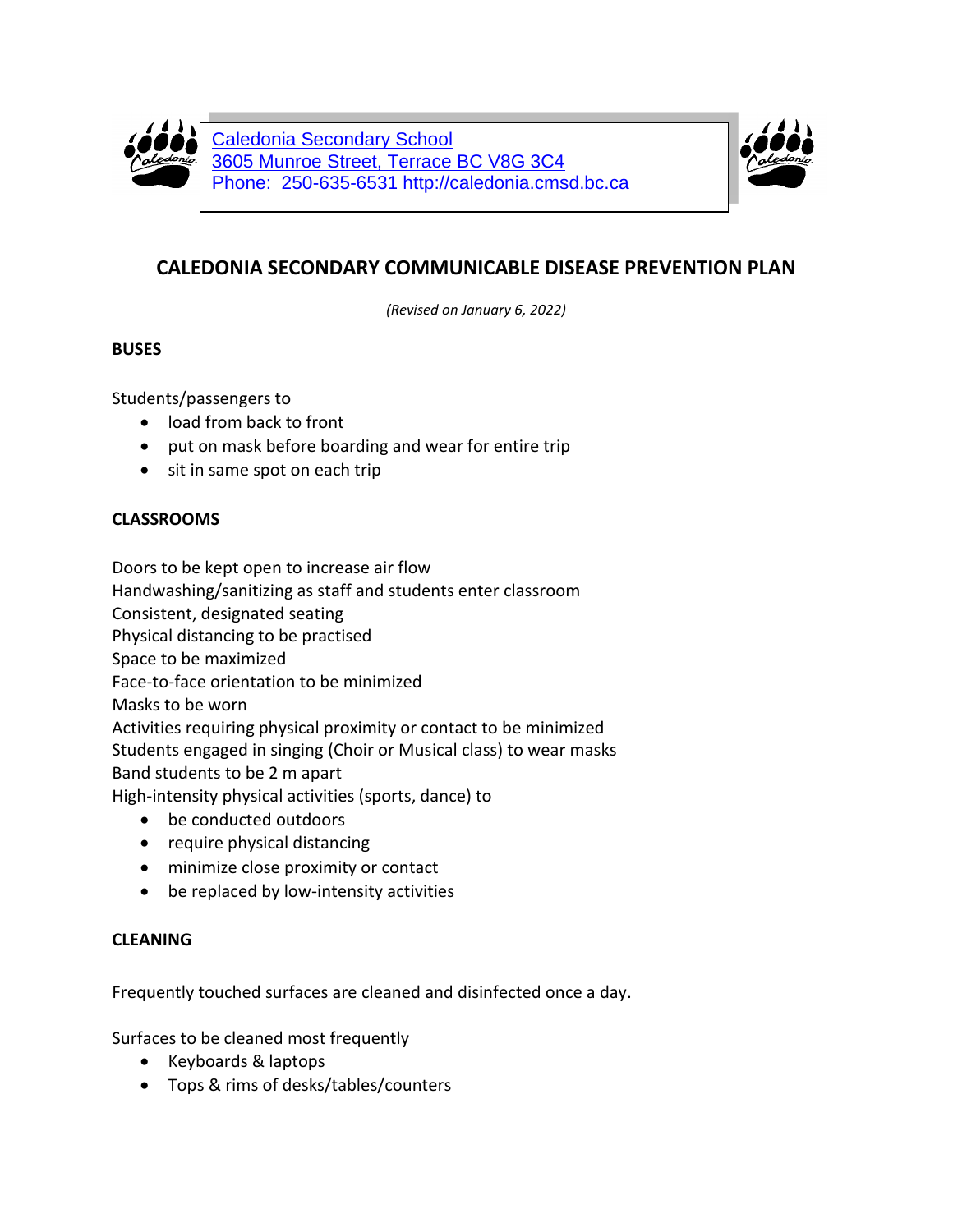- Arms and top backs of chairs
- Washroom door handles/push areas, locks, faucets
- Stairwell handrails
- Water-station handles and buttons
- Door handles/push areas
- Light switches
- Cabinet handles
- Telephones
- Photocopy machine control panels and lids
- Physical Education equipment

### **COMMON AREAS**

Masks are required inside the school at all times. The only exception when masks can be removed is during break or lunch while eating or drinking and physical distancing should be practiced.

#### **COUNSELLING AREA**

Business to be conducted by telephone or e-mail as much as possible

- A-K rachel.mulder@cmsd.bc.ca 250-635-6531 ext 8056
- L-Z patsy.chant@cmsd.bc.ca 250-635-6531 ext 8057

No more than 1 student per counsellor at one time

Anyone going to meet the counsellor is required to wear a mask.

#### **DAILY HEALTH CHECK**

Parents are to ensure the student does an active daily health check and stays home if the answers are not satisfactory for safety requirements.

Staff members conduct a daily health check for each day at work. The health questionnaire is in the staff room and staff are to sign off daily.

Staff are to remain at home if they can not sign off on a health check satisfactory for safety requirements.

Safety requirements are posted with the health check sign-off.

If a staff member or students develop symptoms at school, they are required to go home to mitigate spreading what they may have.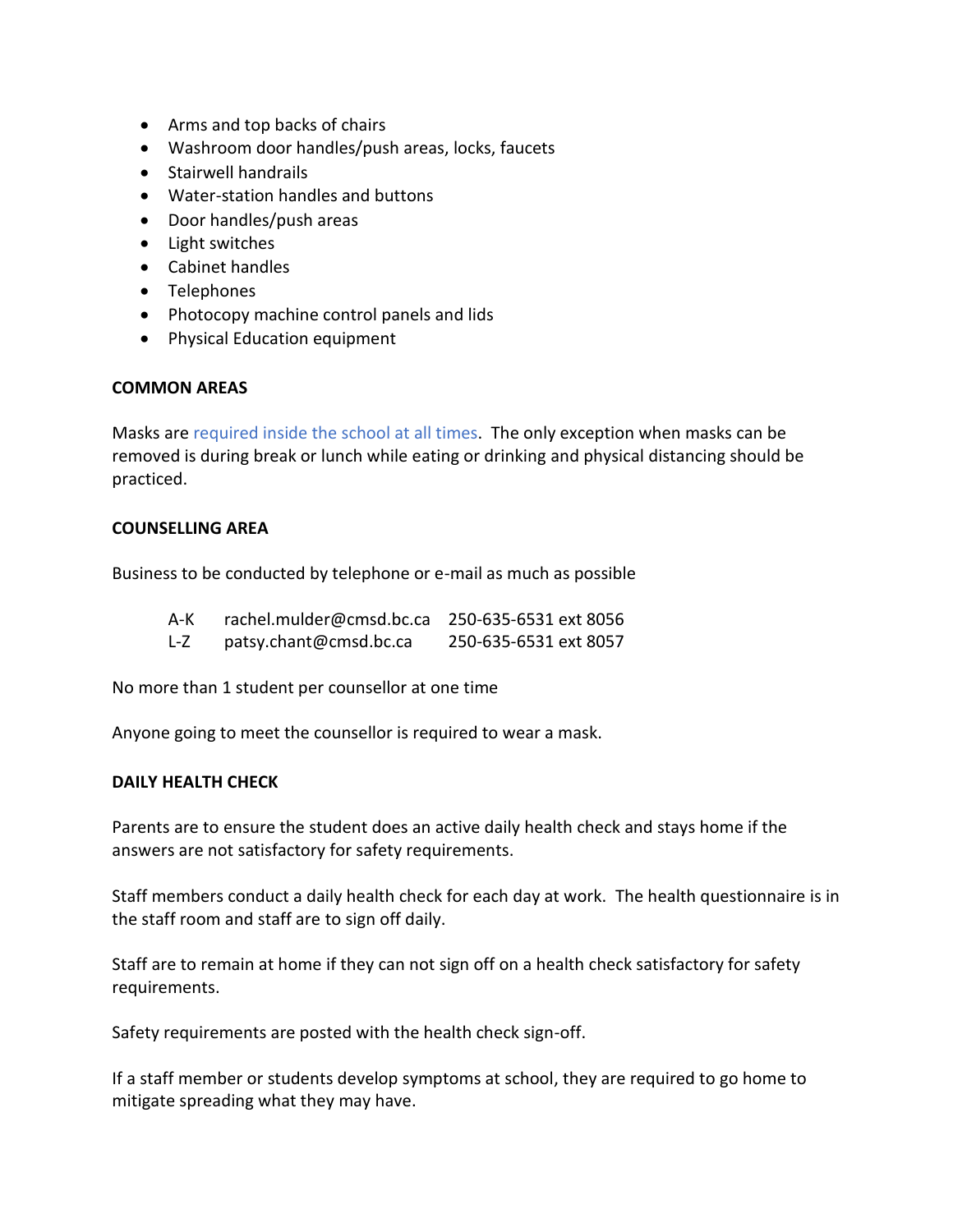#### **EMERGENCIES**

Usual procedures for emergencies to be followed while also adhering to mask and physical-distancing expectations

First-aid referrals to Office

Evacuation of building—masks required

All staircases available for exit routes during evacuation

### **ENTRANCES AND EXITS**

Entry at the start of the day through 3 main doors

Hand-sanitizing materials available at each entrance

Entry after the start of the day through front door

Masks are provided for those who does not have one

#### **FOOD AND DRINK**

No sharing of food or drink

Okay for student to consume food prepared by that student at school (that is, during Foods class)

Canteen program to proceed as per guidelines and FoodSafe requirements

Please ensure you bring a water bottle and only use the water bottle fill stations on the water fountain.

All water fountains are not limited

#### **HALLWAYS**

Lecture Theatre to be kept open and used as a passageway Crowding and face-to-face contact to be avoided Masks are to be always worn

#### **HYGIENE INSTRUCTIONS**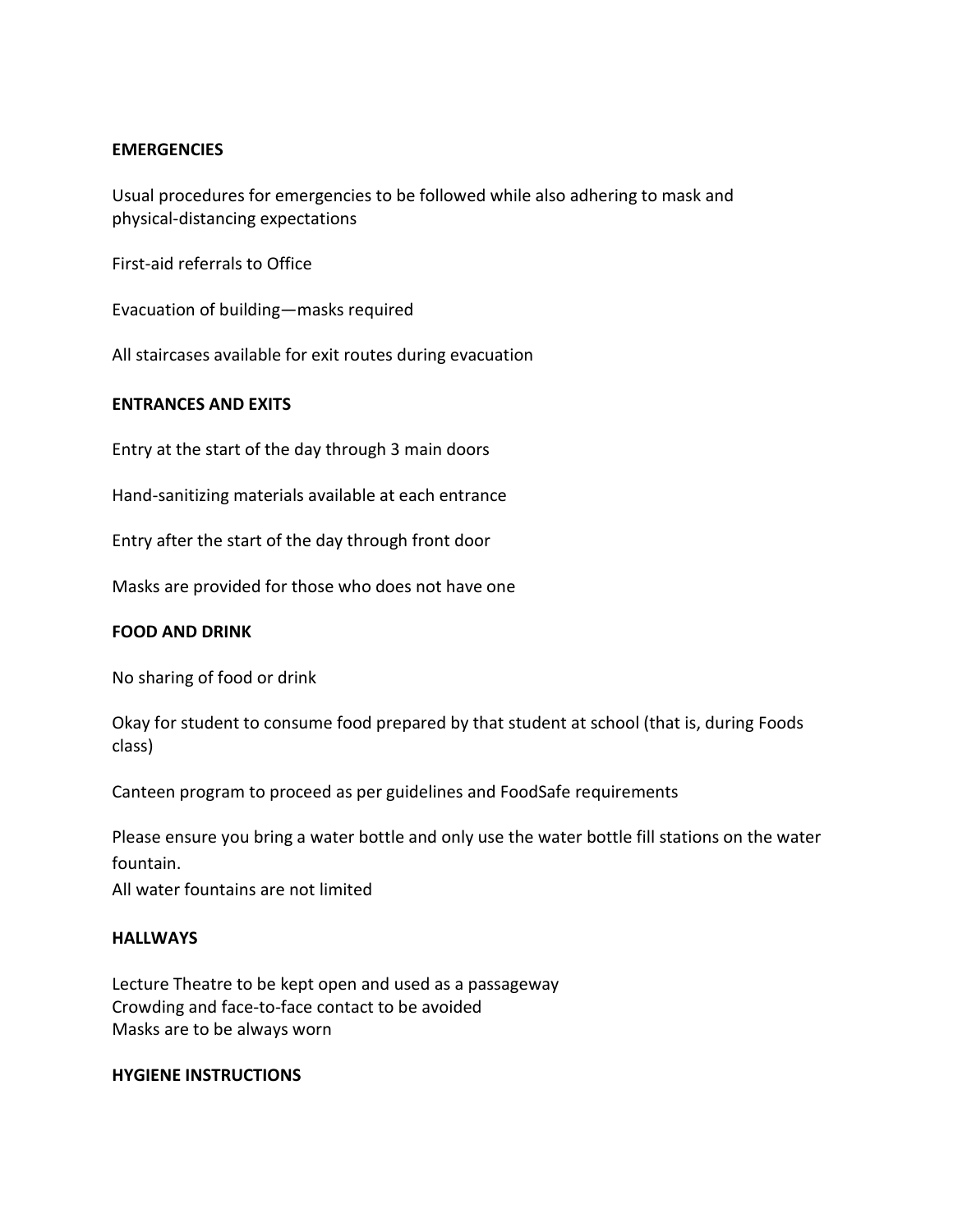8 student washrooms 4 staff washrooms

Hand-sanitizer stands at 3 entrances on lower floor Sanitizer bottle in each classroom

Wear mask.

Use disposable mask or wash re-usable mask regularly.

When coughing or sneezing while not wearing a mask, cover mouth and nose with a tissue. Place the used tissue in waste container.

When no tissue is available, cough or sneeze into your shoulder or elbow.

Wash your hands right away.

Avoid touching face, eyes, or mouth.

## **Wash hands**

- Before leaving home
- Upon arriving at school
- Before touching food or drink, eating food, or drinking
- After sneezing or coughing
- After using the toilet
- Whenever hands are visibly dirty
- When moving to different environment
- Before going home
- Upon arriving at home

## **Six steps to proper handwashing:**

- Wet hands with running water
- Apply a small of liquid soap (antibacterial soap not required)
- Rub hands together for at least 20 seconds (sing the ABC's?). Rub palms, backs of hands, between fingers, and under nails. Create a lather.
- Rinse off all soap with running water.
- Dry hands with a clean, disposable towel. If using hand-dryer, activate with elbow.
- Discard the used towel in the waste container.

Near every sink, signage about handwashing If no sink is available, use alcohol-based hand sanitizer.

## **MASKS**

Appropriate face masks covering the nose and mouth are to be always worn in indoor spaces, with the following exceptions: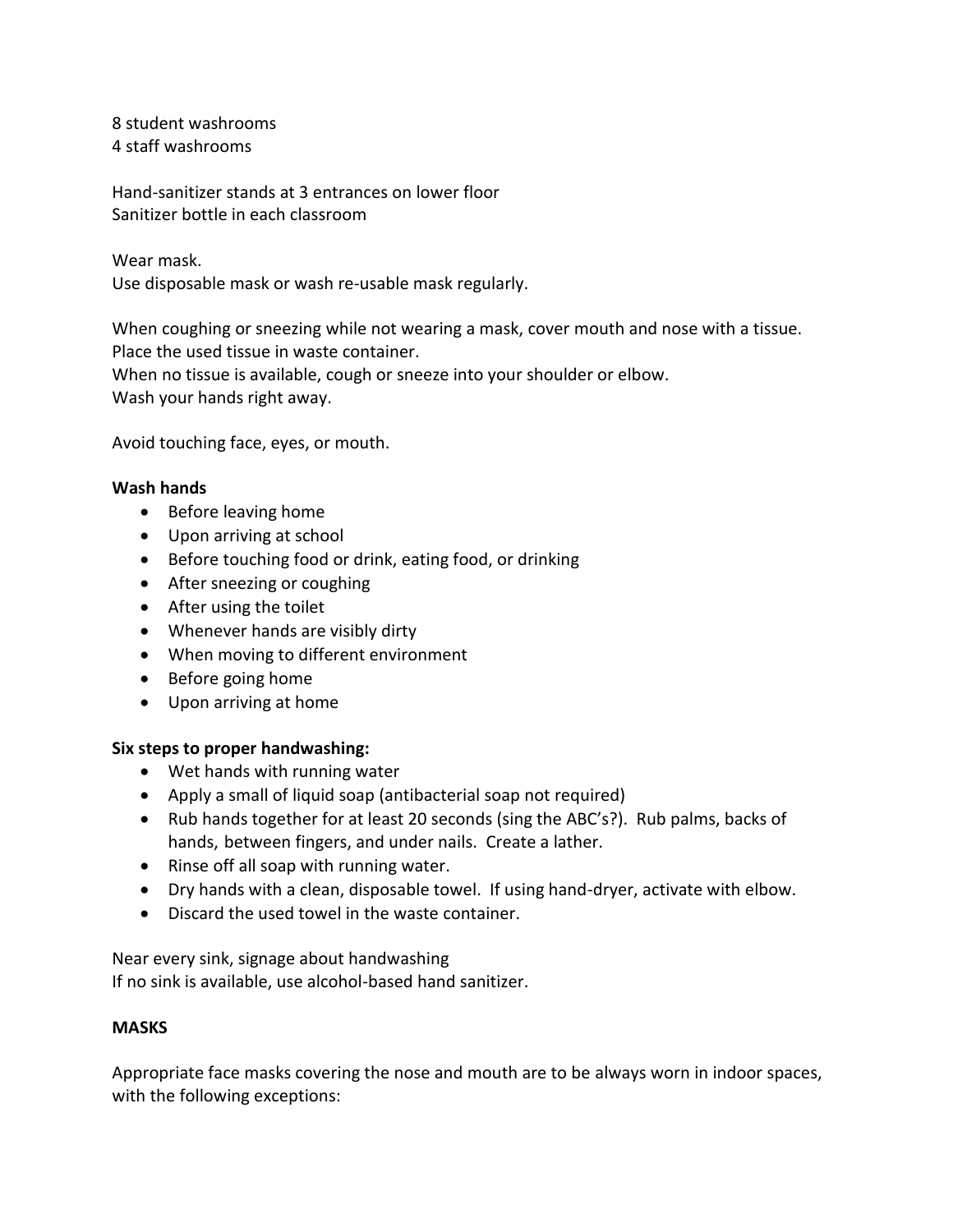• when an individual is eating or drinking

The time without a mask to allow eating and/or drinking is to be kept to a minimum.

In the case of one of the exceptions, when the individual is not wearing a mask, physical distancing is to be maintained and face-to-face orientation is to be avoided.

### **OFFICE INSTRUCTIONS**

Business to be conducted by telephone or e-mail as much as possible [Renna.Marcotte@cmsd.bc.ca](mailto:Renna.Marcotte@cmsd.bc.ca) 250-635-6531 ext 8058 [michelle.anger@cmsd.bc.ca](mailto:michelle.anger@cmsd.bc.ca) 250-635-6531 ext 8051 [tanya.duffy@cmsd.bc.ca](mailto:tanya.duffy@cmsd.bc.ca) 250-635-6531 ext 8050

Students and visitors to wear masks and stay on public side of plexiglass

## **SYMPTOMS**

Parent to do a daily assessment of the child's health

Student to stay home if sick

Student to stay home for at least 24 hours if showing any of the following new or worsening symptoms:

- Fever or chills
- Cough
- Loss of sense of smell or taste
- Difficult breathing
- Sore throat
- Loss of appetite
- Extreme fatigue or tiredness
- Headache
- Body aches
- Nausea or vomiting
- Diarrhea

Parent to notify school if child ill and/or staying home

Parent to contact 8-1-1 for guidance as required if family member/s showing Covid-19 symptoms

No health services in school (other than emergency first aid) to be provided to student showing Covid-19 symptoms

If, during the school day, student starts showing new or worsening symptoms listed above: